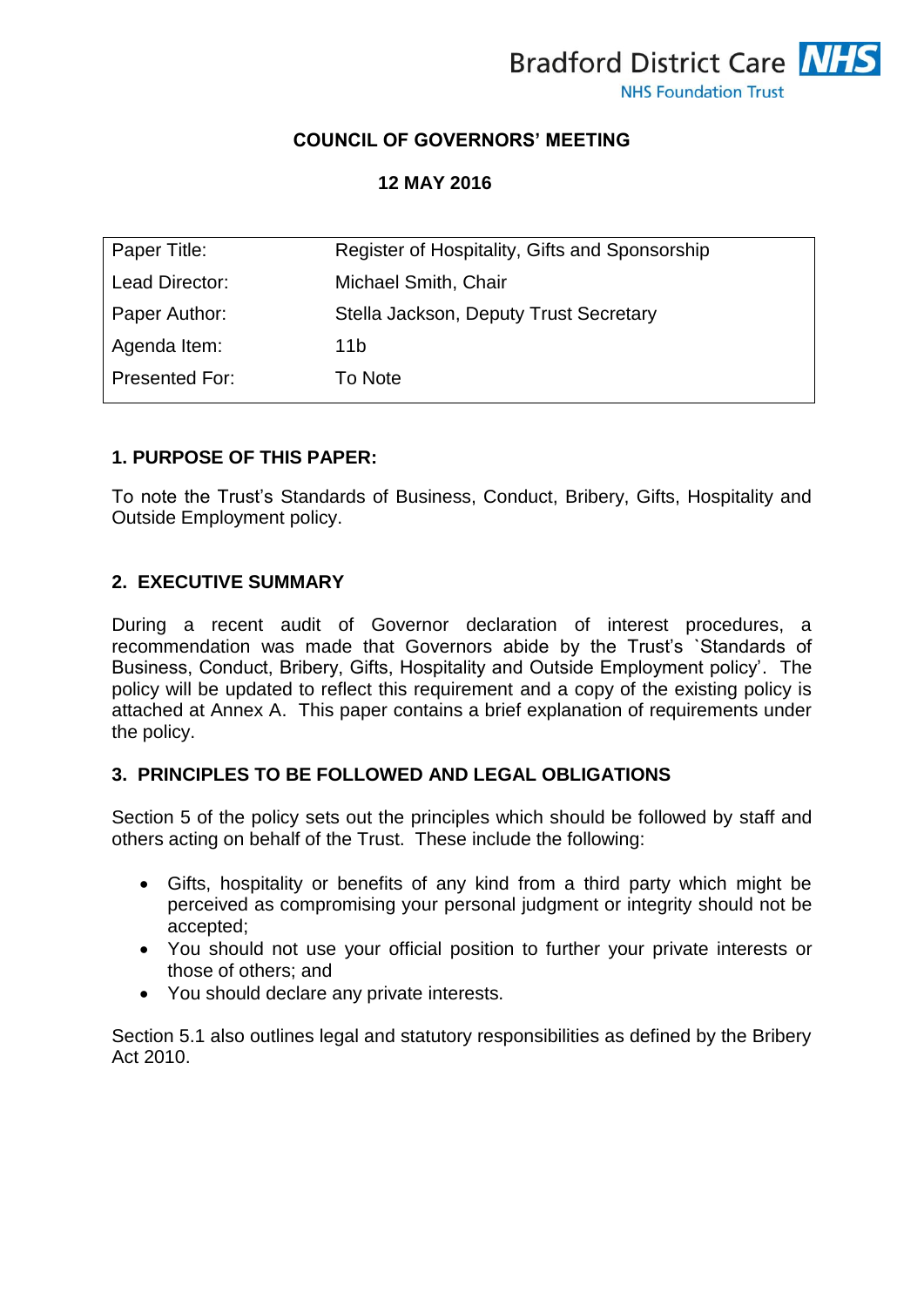## **4. HOSPITALITY**

The organisation or individual receiving the hospitality should never put themselves in a position where there could be any suspicion that their decisions could have been influenced by accepting hospitality from others.

The use of NHS funds for hospitality should be carefully considered. All expenditure on these items should be capable of justification to both internal and external auditors as reasonable in the light of accepted practice in the public sector. Any hospitality provided would need to be recorded in the gifts, hospitality and sponsorship registers.

## **5. GIFTS AND SPONSORSHIP**

Offers of cash or cash equivalents made by suppliers, contractors, service users/patients or their relatives to employees or individuals acting on behalf of the Trust should be declined. Instead, the supplier, contractor, patient/service user or relative should be made aware of the charitable fund to receive cash donations for general or specific purposes. Details of the charitable fund are available from the Director of Finance.

Gifts of a small or inexpensive nature of below approximately £25, such as calendars, pens or diaries or other simple or inexpensive items such as flowers and chocolates can be accepted.

It is not necessary to record items of an advertising nature received at training courses, conferences, seminars or part of a "promotional" exercise, e.g. pens, books, folders, etc.

Gifts valued at more than £25 would be considered expensive and/or substantial items which cannot on any account be accepted. These should be firmly but politely declined. If there is any doubt as to whether the acceptance of such an item is appropriate, the matter should be referred to the Trust Secretary.

## **6. BRIBERY**

It is an offence for any person to request, agree to receive or accept (either directly or through any other party) a financial or other advantage in connection with the improper performance of their duties.

## **7. OUTSIDE EMPLOYMENT AND PRIVATE PRACTICE**

Governors are required to declare any interests which are relevant and material to the Council. Further information about what is considered to be relative and material and the procedure to be following when declaring an interest are contained in the `Register of Interests and Fit and Proper Person' paper (item 10a on this agenda).